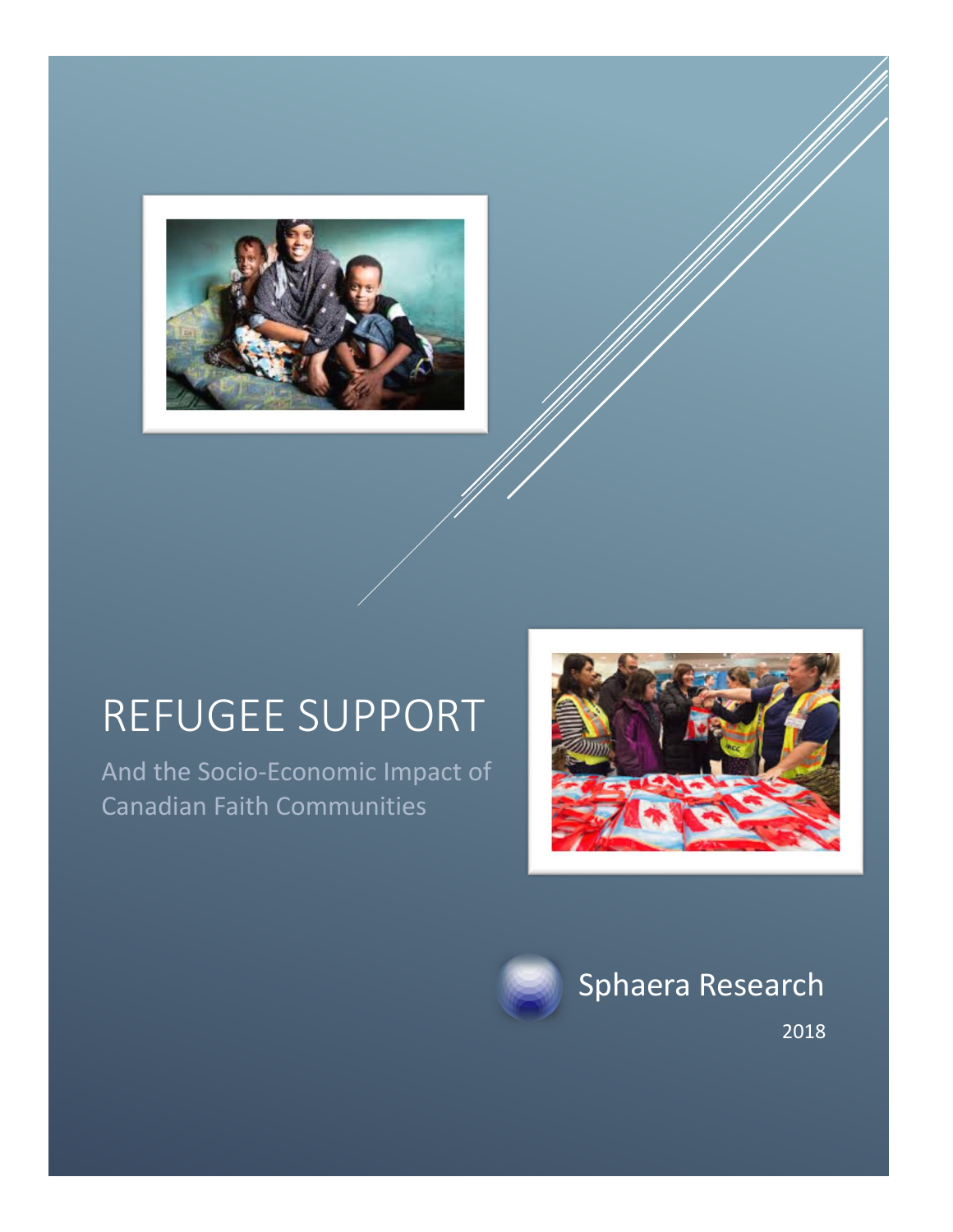

#### **Executive Summary**

From the days of the Underground Railroad and the American Revolution, Canada has a long history of welcoming people in need of refuge. In 2015, the Government of Canada continued this tradition by announcing its intention to sponsor 25,000 refugees in response to the humanitarian crisis in Syria. Ten thousand of these sponsorships were assumed by private sponsors.

Church connected sponsorship groups comprise about 72 per cent of the private refugee sponsorships in Canada.<sup>1</sup> The bulk of the remaining sponsorships are held by faith communities from other traditions as well as ethnic and cultural community-based organizations. Given, though, that refugees in Canada are selected solely on the basis of humanitarian compassion and need, very few economists have explored the socio-economic value of these sponsorships; either to the individuals and families involved or more broadly to the Canadian society into which they have been welcomed.

This paper seeks to explore the socio-economic value of faith-based private sponsorships for use in a larger study, known as the Halo Canada Project.<sup>2</sup> The Halo study seeks to explore the socio-economic impact of congregations on wider society, essentially by asking, "if a congregation ceased to exist, what would it cost the municipality to replace the programs and services the congregation provides to its surrounding neighbourhood?"

Our Halo research recognizes that, for many congregations, refugee sponsorship represents a significantly large percentage of their total socio-economic impact. To assess this particular area of impact, our early research applied a value of \$60,000 for each family a congregation sponsored. This value was based on estimates provided by the Ontario Council of Agencies Serving Immigrants that suggests an annual basic cost of living for a family three in Ontario of between \$55,000 and \$65,000.<sup>3</sup> It is important to note that these figures are significantly higher than those provided to sponsor groups by Immigration, Refugees and Citizenship Canada. They suggest congregations plan for a settlement cost of \$26,700 per sponsored family of three.

However, as the study progressed beyond the initial pilot, information obtained during interviews as well as anecdotal reports from sponsoring congregations suggested that even the more generous figure of

 $\overline{a}$ <sup>1</sup> Chapman, A., (2014), *"Churches Fear Future of Refugee Sponsorship",* The Catalyst: Citizens for Public Justice,

Winter 2014 – Vol 37, No. 3. Available from: [https://www.cpj.ca/churches](https://www.cpj.ca/churches-fear-future-refugee-sponsorship)-fear-future-refugee-sponsorship <sup>2</sup> Wood Daly, M., (2016) *"The Halo Project: Valuing Toronto's Faith Congregations."* Cardus: Hamilton. Available from: [http://www.haloporject.ca](http://www.haloporject.ca/)

<sup>3</sup> Ontario Council of Agencies Serving Immigrants (2018), *"What is the Cost of Living for a Family of Three?"*  Available from: [https://settlement.org/ontario/housing/living](https://settlement.org/ontario/housing/living-in-ontario/cost-of-living-in-ontario/what-are-the-monthly-living-expenses-for-a-family-of-3/)-in-ontario/cost-of-living-in-ontario/what-are-themonthly-living-[expenses](https://settlement.org/ontario/housing/living-in-ontario/cost-of-living-in-ontario/what-are-the-monthly-living-expenses-for-a-family-of-3/)-for-a-family-of-3/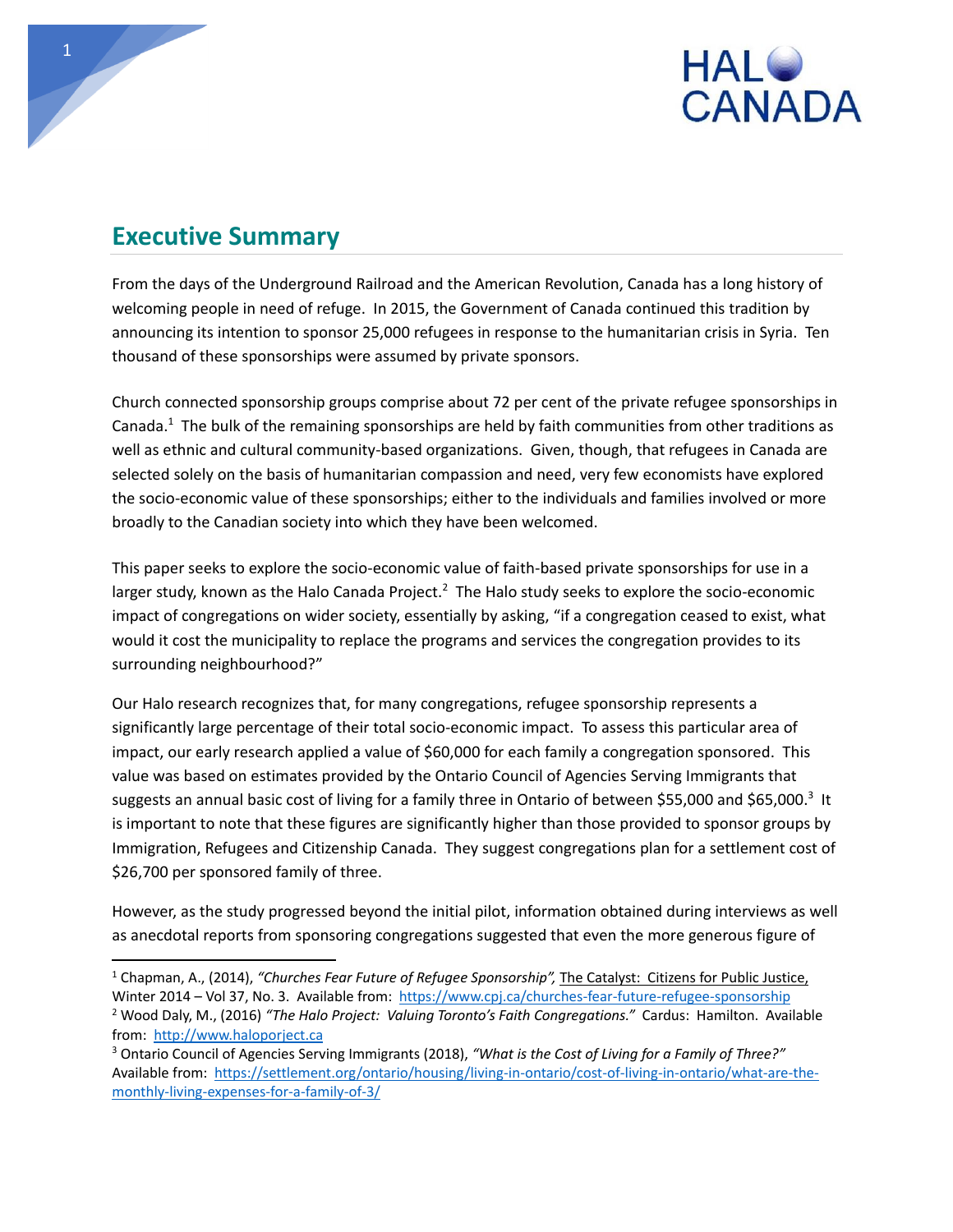

\$60,000 fails to capture the full scope of private sponsor contributions. Beyond agreeing to guarantee first year financial and housing support, private sponsors were found to be contributing significant levels of in-kind and volunteer support above and beyond their promised financial contributions. These included such things as collecting and donating furniture, coordinating transportation to medical appointments, accompanying sponsored individuals to immigration appointments, helping find suitable housing, sourcing language classes, providing legal support and advocacy, assisting with job search, helping to learn about Canadian culture and helping gain access to programs and services within the community. The initial value of \$60,000 also failed to account for the wide variation in cost-of-living values between communities

With this in mind, Sphaera undertook to conduct a review of the current literature, consult various refugee serving agencies in the province of Ontario and to conduct interviews with members of sponsoring groups from Eastminster United Church (Toronto), Islington United Church (Toronto) and St. Peter's Anglican Church (Mississauga). In light of this research, Halo researchers now believe a more appropriate estimate of the socio-economic value for sponsoring a family of three to be: \$124,942.

## **Acknowledgements**

Sphaera Research is grateful to the sponsorship groups of Eastminster United, Islington United and St. Peter's Erindale Churches for their participation in this study and, more importantly, for their commitment to responding to humanitarian need and for easing the transition of refugees to Canadian society.

We are also grateful to the Toronto United Church Council, the United Church of Canada, and the Anglican Diocese of Toronto for their financial and logistical support in making this study possible.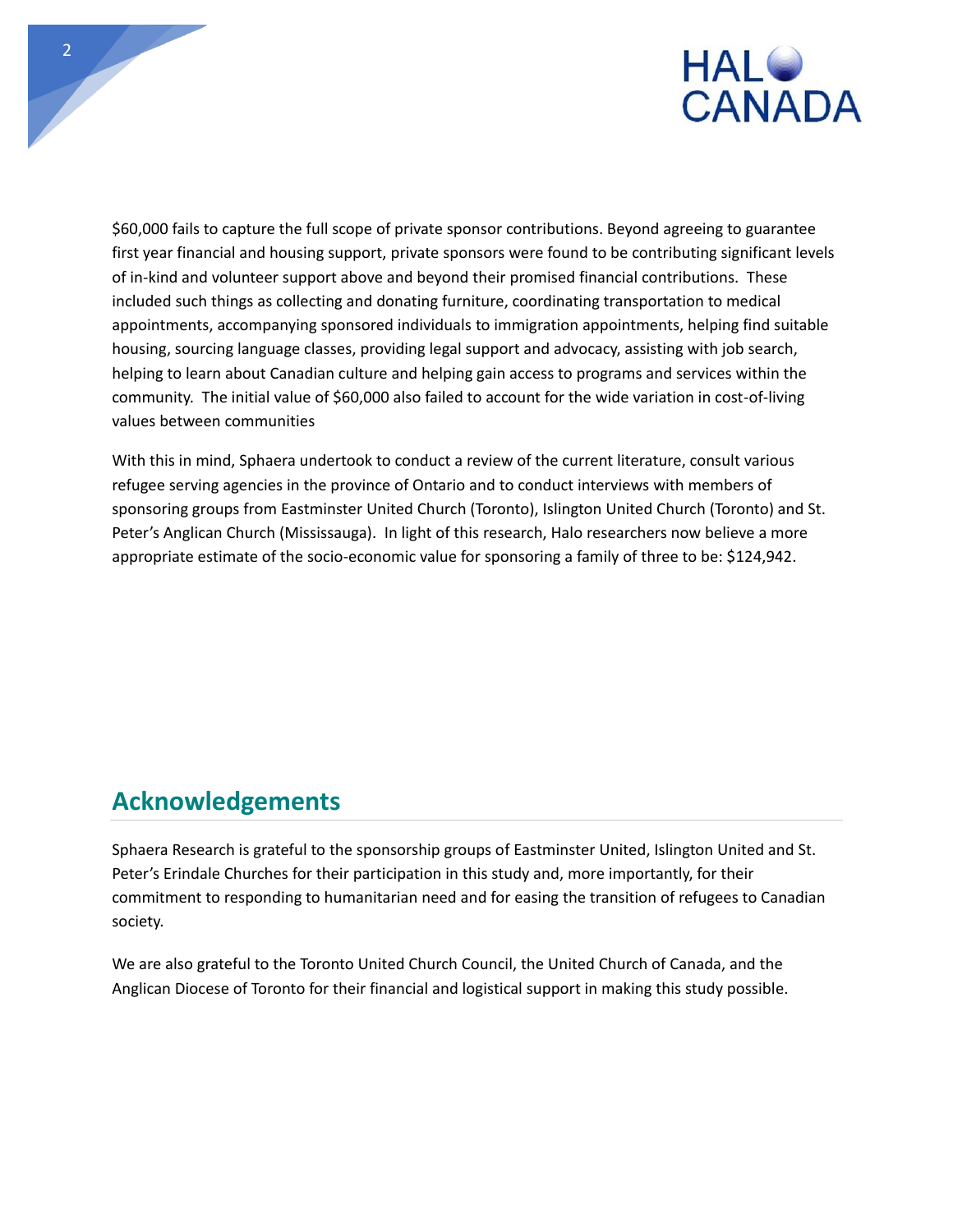

# **Private Refugee Sponsorship in Canada**

The Private Sponsorship of Refugees Program (PSR) is a uniquely Canadian refugee resettlement program. Through the PSR program, Canadian citizens and permanent residents are able to support the resettlement of refugees from abroad.<sup>4</sup>

Refugees who are selected for entry into Canada must meet several criteria through designation as Convention Refugees or what is known as Protected Persons.<sup>5</sup> *Convention Refugees* are people who leave their country because of well-founded fears that they will be persecuted due to their religious beliefs, race, nationality, political opinion or membership in a persecuted group. In addition to Convention Refugees, Canada also accepts individuals designated as *Protected Persons.* These individuals are asylum seekers who are residents of and/or fleeing designated refugee-producing countries. They are defined as persons who are: "seriously and personally affected by civil war, armed conflict, or massive violation of human rights."



Between 2000 and 2016, Canada received 447,164 claims for refugee status.<sup>6</sup>

<sup>4</sup> Government of Canada (2018), *"Sponsor a Refugee",* Available from: [https://www.canada.ca/en/immigration](https://www.canada.ca/en/immigration-refugees-citizenship/services/refugees/help-outside-canada/private-sponsorship-program.html)refugees-[citizenship/services/refugees/help](https://www.canada.ca/en/immigration-refugees-citizenship/services/refugees/help-outside-canada/private-sponsorship-program.html)-outside-canada/private-sponsorship-program.html

<sup>5</sup> DeVoretz, D., Pivnenko, S., and M. Beiser, (2004). *"The Economic Experiences of Refugees in Canada."* IZA Discussion Paper No. 1088, March 2004. Available from:

[https://papers.ssrn.com/sol3/papers.cfm?abstract\\_id=526022](https://papers.ssrn.com/sol3/papers.cfm?abstract_id=526022)

6 Statista (2018), *"Number of Persons Making Claims for Refugee Status in Canada from 2000 to 2016."* Available from: [https://www.statista.com/statistics/549323/number](https://www.statista.com/statistics/549323/number-of-refugee-claimants-canada/)-of-refugee-claimants-canada/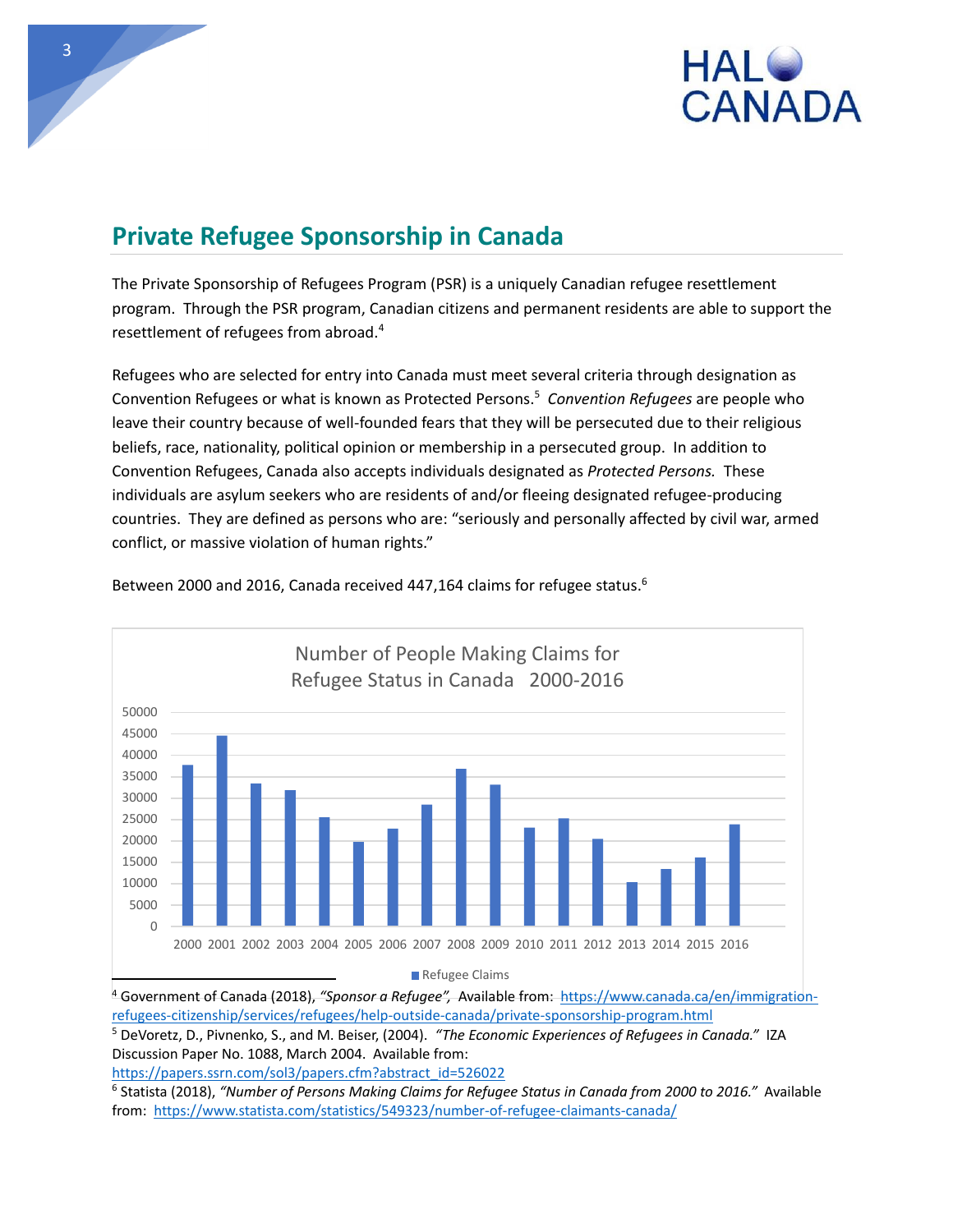



Currently, Canadian citizens and residents can sponsor approved refugee claimants from overseas through three government programs: 1) Sponsorship Agreement Holders, 2) Community Sponsorship, or as a 3) Group of Five.

1. **Sponsorship Agreement Holder (SAH)**: A SAH can be a local, regional or national organization. They can differ in size, composition and geographical mandate. SAH's assume overall responsibility and liability for the management of sponsorships under their agreement. They can authorize smaller groups in the community to sponsor refugees under their agreements. These groups are referred to as constituent groups.

Currently there are more than 100 Sponsorship Agreement Holders across Canada. They represent approximately 85% of all refugee sponsors in Canada and submit the majority of sponsorship applications on an annual basis. To become an SAH an organization must be incorporated, demonstrate financial capacity, understand and uphold the objectives of the program, have a strong volunteer base and pass a security review.

2. **Community Sponsorship:** A Community Sponsor is an organization, association or corporation who sponsors refugees to come to Canada. These organizations do not have to be incorporated under federal or provincial law, but they must exist as a legal entity. They must have the financial and settlement capacity to fulfill the sponsorship and must be located in the community where the refugee is expected to settle.

In addition to providing evidence of settlement capability, Community Sponsors must provide evidence of the capacity to provide emotional and social support to a refugee and his/her family and commit to supporting the sponsored refugees for the period of sponsored undertaking, which is usually one year. Community Sponsors may also choose to partner formally with an individual (e.g. a refugee's family member in Canada) or another organization in order to carry out their settlement duties.

**3. Group of Five:** As a Group of Five, five Canadian citizens or permanent residents combine to sponsor a refugee and his/her dependents to come to Canada. More people can join the group; however only five group members are required to sign the required forms and assume formal responsibility. By signing the forms, the group commits to support the sponsored refugee(s) financially, emotionally and with settlement support for the duration of the sponsorship period, which is usually 12 months from the date of arrival in Canada or until the sponsored refugees become self-sufficient (whichever comes first).

Members of the group must be 18 years of age or older and live in the community where the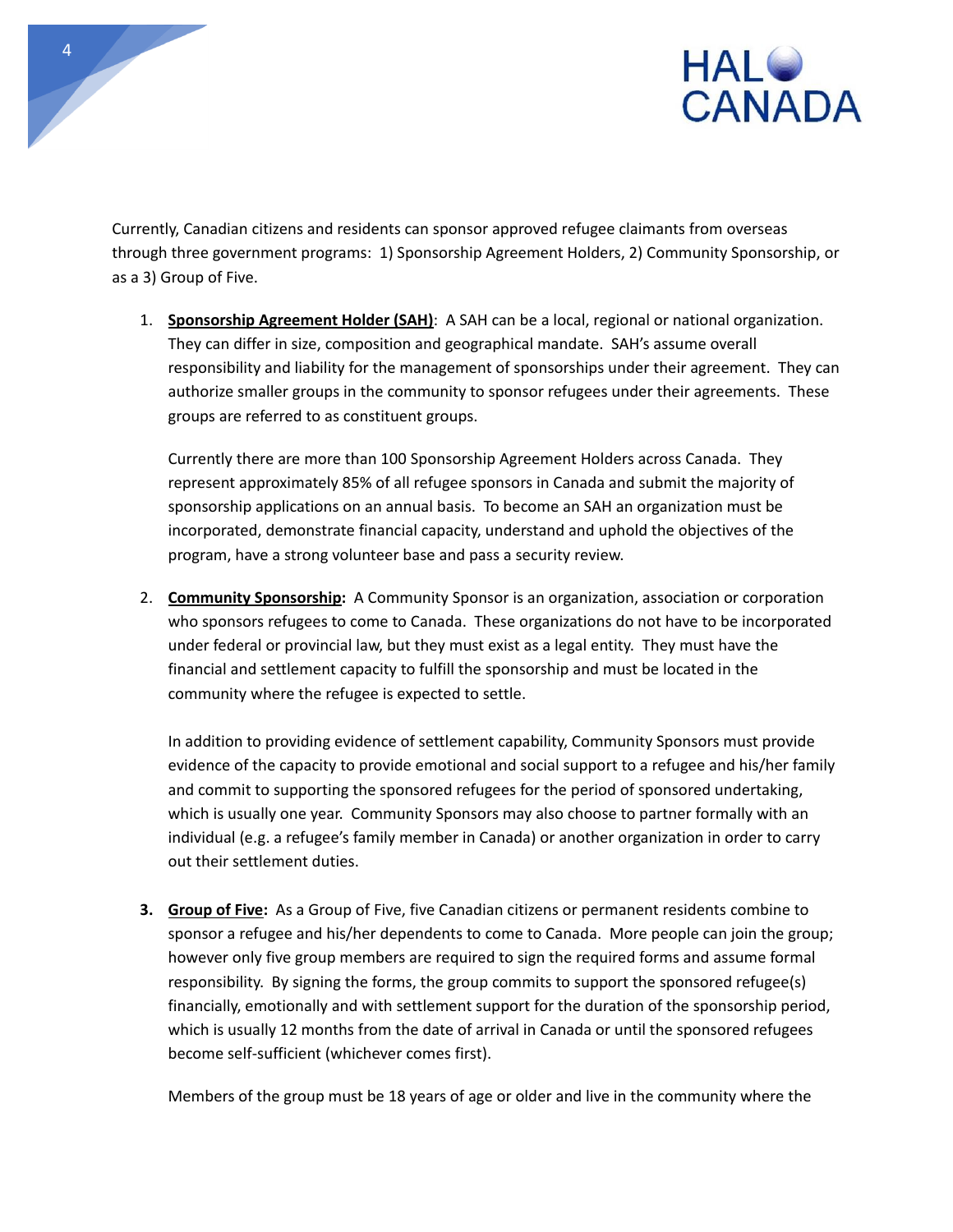

refugee is expected to settle. They must also prove that they have the necessary financial and human resources, expertise and commitment required to fulfill the terms of the sponsorship.

Most local congregations who engage in refugee sponsorship do so under a sponsorship agreement held by their denomination or other refugee sponsorship organization. Some congregations may choose do to do so as a community organization on their own while individual members of congregations sometimes choose to sponsor as a Group of Five.

## **Literature Review**

The Private Refugee Sponsorship program, under which most congregational sponsorships take place, is described in: *Private Sponsorship of Refugees Program* booklet produced by Immigration, Refugees and Citizenship Canada.<sup>7</sup>

To date, most of academic literature has focussed on the legal or political issues of refugee claimants in Canada. Economic impact on refugees in Canada, as well as their subsequent economic impact on Canadian society, has received little attention.

One of the most comprehensive and important studies of the economic impact of migration to Canada is Morton Beiser's *Strangers at the Gate.* In it, he examines the arrival of the "Boat People", refugees who came from Vietnam, Laos and Cambodia in the mid to late 1970's following the Vietnam War.<sup>8</sup> When first studied upon their arrival, few spoke English or French, most were farmers with limited skills for use in Canada, and they arrived with no or limited material assets with which to establish themselves. However, within 10 years of their arrival, these refugees had an unemployment rate 2.3% lower than the Canadian average. One in five had started a business, 99% had successfully applied to become Canadian citizens and were less likely than other Canadian residents to be in receipt of social assistance.

The lack of further economic studies is due largely to inadequate census data.<sup>9</sup> As DeVoretz, Pivnenko

 $\overline{a}$ <sup>7</sup> Government of Canada (2018), *"Private Sponsorship of Refugees Program".* Available from: [https://www.canada.ca/content/dam/ircc/migration/ircc/english/pdf/pub/ref](https://www.canada.ca/content/dam/ircc/migration/ircc/english/pdf/pub/ref-sponsor.pdf)-sponsor.pdf

<sup>8</sup> Beiser, M., (1999), *"Strangers at the Gate: The "Boat People's" First Ten Years in Canada."* University of Toronto Press. Toronto.

<sup>9</sup> DeVoretz, D., Pivnenko, S., and M. Beiser, (2004). *"The Economic Experiences of Refugees in Canada."* IZA Discussion Paper No. 1088, March 2004. Available from:

[https://poseidon01.ssrn.com/delivery.php?ID=094105095110067008000088081019107024001033030064027066](https://poseidon01.ssrn.com/delivery.php?ID=094105095110067008000088081019107024001033030064027066098111064088068012091004001071020045051127023056111101108028071084114045087013081051005096111084106088127046050050067111000065016094112125098120007022099089108124029074108007000116077024108084&EXT=pdf) [09811106408806801209100400107102004505112702305611110110802807108411404508701308105100509611](https://poseidon01.ssrn.com/delivery.php?ID=094105095110067008000088081019107024001033030064027066098111064088068012091004001071020045051127023056111101108028071084114045087013081051005096111084106088127046050050067111000065016094112125098120007022099089108124029074108007000116077024108084&EXT=pdf) [10841060881270460500500671110000650160941121250981200070220990891081240290741080070001160770](https://poseidon01.ssrn.com/delivery.php?ID=094105095110067008000088081019107024001033030064027066098111064088068012091004001071020045051127023056111101108028071084114045087013081051005096111084106088127046050050067111000065016094112125098120007022099089108124029074108007000116077024108084&EXT=pdf)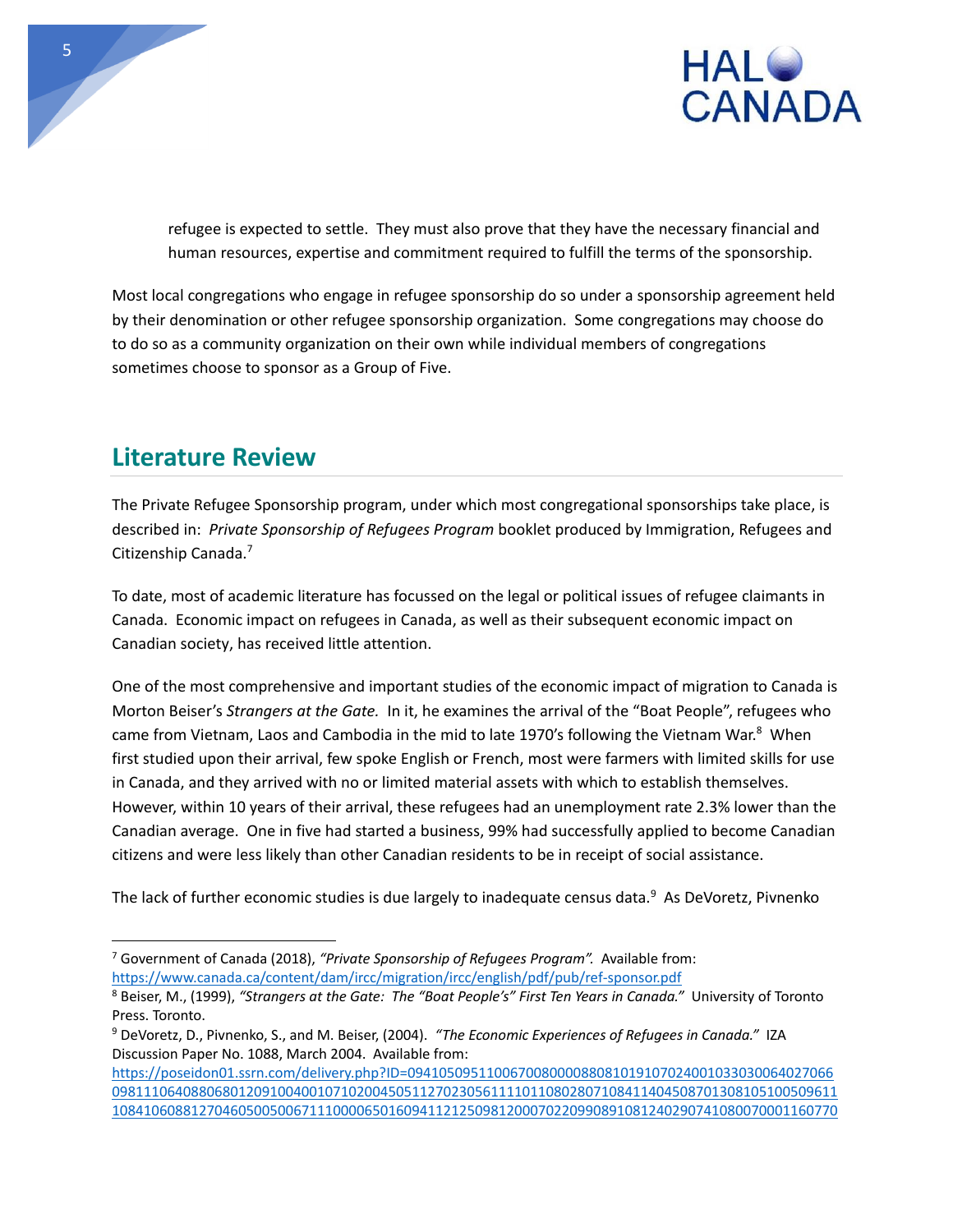

and Beiser describe, census data in both the United States and Canada only discloses foreign birth status, not the entry status (e.g. refugee, family class immigrant, etc.) of an immigrant and therefore does not provide any economic information for the refugee sub-group.

A more helpful source for Canadian researchers Is the Longitudinal Immigration Data Base (IMDB) which combines information from landing records compiled by Citizenship and Immigration Canada with information from refugee and immigrant personal tax returns. While this information fails to track education and types of employment, a Citizenship and Immigration study from 1998,<sup>10</sup> suggests that immigrants who had been in Canada for more than 12 years reported average earnings at or near the Canadian-born average.



More recent studies in the U.S. and Canada offer additional insights into these impacts. Evans and Fitzgerald, using data from the 2010-2014 American Community Survey, found that "over the first 20 years in the U.S. the average adult refugee pays taxes that exceed relocation costs and social benefits."

They found that the United States spends \$15,148 in relocation costs and \$92,217 in social benefits on average over a refugee's first 20 years in the

country. But over the same time period, the average adult refugee pays \$128,689 in taxes - \$21,324 more than the benefits they received. This works out to an average of \$1,066 USD per year.<sup>11</sup>

The conclusions of Evans and Fitzgerald are also supported by empirical evidence in Canada. In 2016, Green, Liu, Ostrovsky and Picot studied statistical data on immigration, business ownership and

[<sup>24108084&</sup>amp;EXT=pdf](https://poseidon01.ssrn.com/delivery.php?ID=094105095110067008000088081019107024001033030064027066098111064088068012091004001071020045051127023056111101108028071084114045087013081051005096111084106088127046050050067111000065016094112125098120007022099089108124029074108007000116077024108084&EXT=pdf)

<sup>10</sup> Citizenship and Immigration Canada (1998), *"The Economic Performance of Immigrants: Immigration Category Perspective: IMDB Profile Series."* Available from:<http://publications.gc.ca/site/eng/263815/publication.html> <sup>11</sup> Evans, W., and D. Fitzgerald (2017), *"The Economic and Social Outcomes of Refugees in the United States: Evidence from the ACS".* National Bureau of Economic Research: Working Paper No. 23498. Available from: <https://www.nber.org/papers/w23498>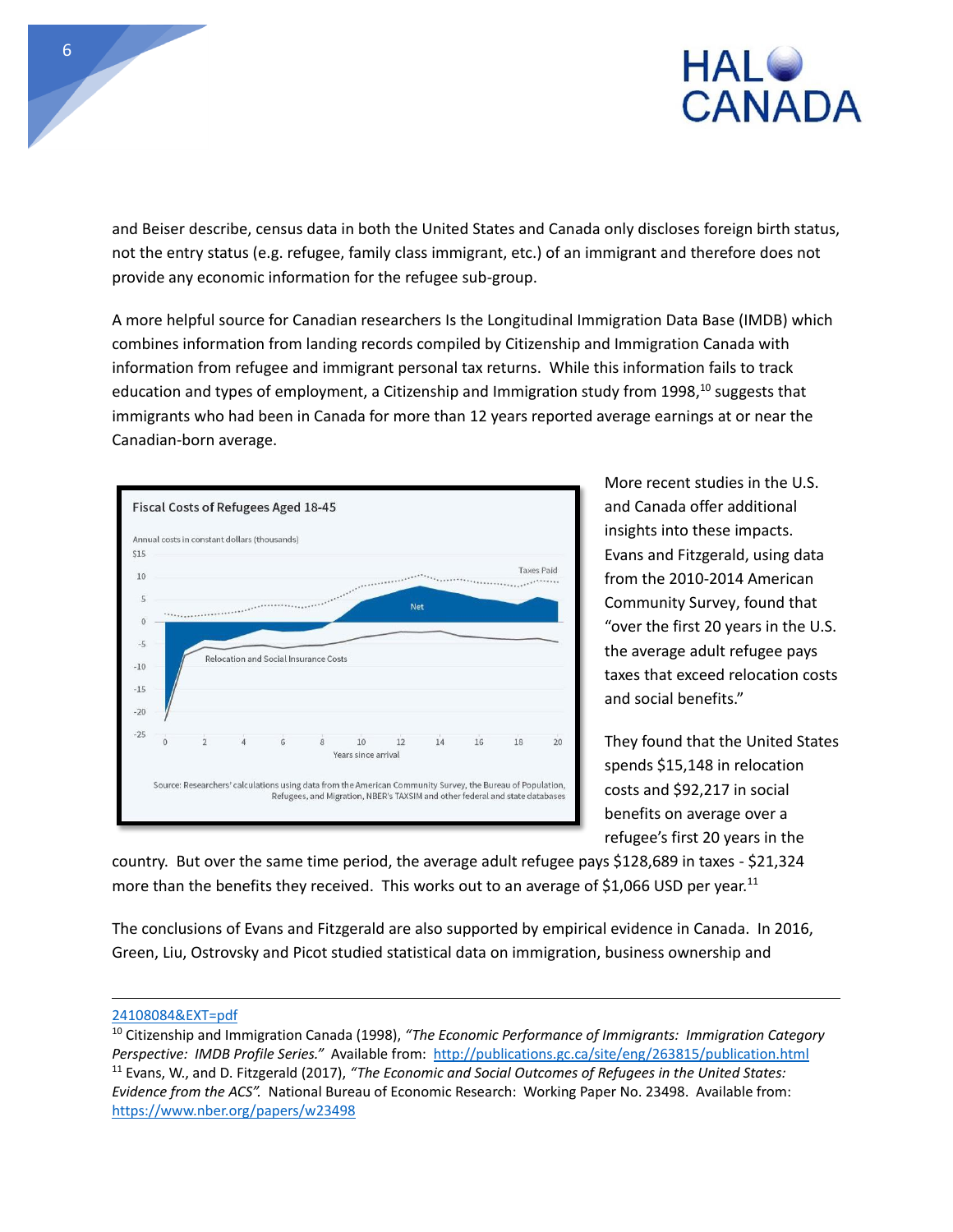

employment in Canada.<sup>12</sup> Their research showed conclusively that immigrants admitted to Canada under all programs are far more likely to start a business than their Canadian counterpart; an established component of economic growth. The study concluded that: "rates of private business ownership and unincorporated self-employment are higher among immigrants than among the Canadian-born population."

7

 $\overline{a}$ 

The study also concluded that immigrant children outperform their Canadian counter-parts in terms of both High School and Post-Secondary graduation rates. The study found that 91.6% of children who arrived in Canada between 1980 and 2000 graduated high school as opposed to 88.8% of their Canadian peers. In terms of university graduation, the gap widened to 35.9% of immigrants compared to 24.4% of Canadian-born individuals.

Despite these numbers, many Canadians argue that immigration and refugee numbers are too high.<sup>13</sup> According to an Angus Reid poll,<sup>14</sup> one in four Canadians believe that Canada should adopt a more stringent immigration policy, something resembling current policy under the Trump administration in the United States.

In 2015, the federal Liberal government designated \$678 million to bring Syrian refugees in Canada. While \$678 million is a significant number, it represents only 0.2% of the annual federal budget. It is estimated that even if all of the Syrian refugees ended up on social assistance, it would only increase the social assistance rolls by 2.8%, recognizing that 1.27 million people already receive social assistance in Canada.

Moreover, groups like VanCity Credit Union report that Syrian refugees in BC alone are likely to generate over \$560 million in economic activity over the next 20 years. <sup>15</sup> With 2,500 Syrian refugees having arrived in the province by January 2016, that amounts to approximately \$11,200 per refugee annually.

In conclusion, refugees may not be as quick to integrate or contribute positively to regional and national economies as their immigrant peers, who generally arrive with higher skill levels, education and financial

<sup>12</sup> Green, D., Liu, H., Ostrovsky, Y., and G. Picot (2016), *"Immigration, Business Ownership and Employment in Canada."* Analytical Studies Branch Research Paper Series. Catalogue No. 11F0019M, no. 375. Available from: [https://www150.statcan.gc.ca/n1/en/pub/11f0019m/11f0019m2016375](https://www150.statcan.gc.ca/n1/en/pub/11f0019m/11f0019m2016375-eng.pdf?st=iNOHixJ1)-eng.pdf?st=iNOHixJ1

<sup>13</sup> Panesar, N., (2017), *"Month 13 and a Reflection on the Economic Impact of Refugees in Canada."* NATO Association of Canada. Available from: [http://natoassociation.ca/month](http://natoassociation.ca/month-13-and-a-reflection-on-the-economic-impact-of-refugees-in-canada/)-13-and-a-reflection-on-the-economicimpact-of-[refugees](http://natoassociation.ca/month-13-and-a-reflection-on-the-economic-impact-of-refugees-in-canada/)-in-canada/

<sup>14</sup> Angus Reid Institute (2018), *"Immigration in Canada: Does Recent Change in Forty Year Opinion Trend Signal A Blip Or A Breaking Point?"* Available from: [http://angusreid.org/canadian](http://angusreid.org/canadian-immigration-trend-data/)-immigration-trend-data/ <sup>15</sup> VanCity Credit Union (2015), "From Crisis to Community: Syrian Refugees and the BC Economy." Available from:

[https://www.vancity.com/SharedContent/documents/pdfs/News/Vancity](https://www.vancity.com/SharedContent/documents/pdfs/News/Vancity-Report-Syrian-Refugees-and-the-BC-Economy-2015.pdf)-Report-Syrian-Refugees-and-the-BC-[Economy](https://www.vancity.com/SharedContent/documents/pdfs/News/Vancity-Report-Syrian-Refugees-and-the-BC-Economy-2015.pdf)-2015.pdf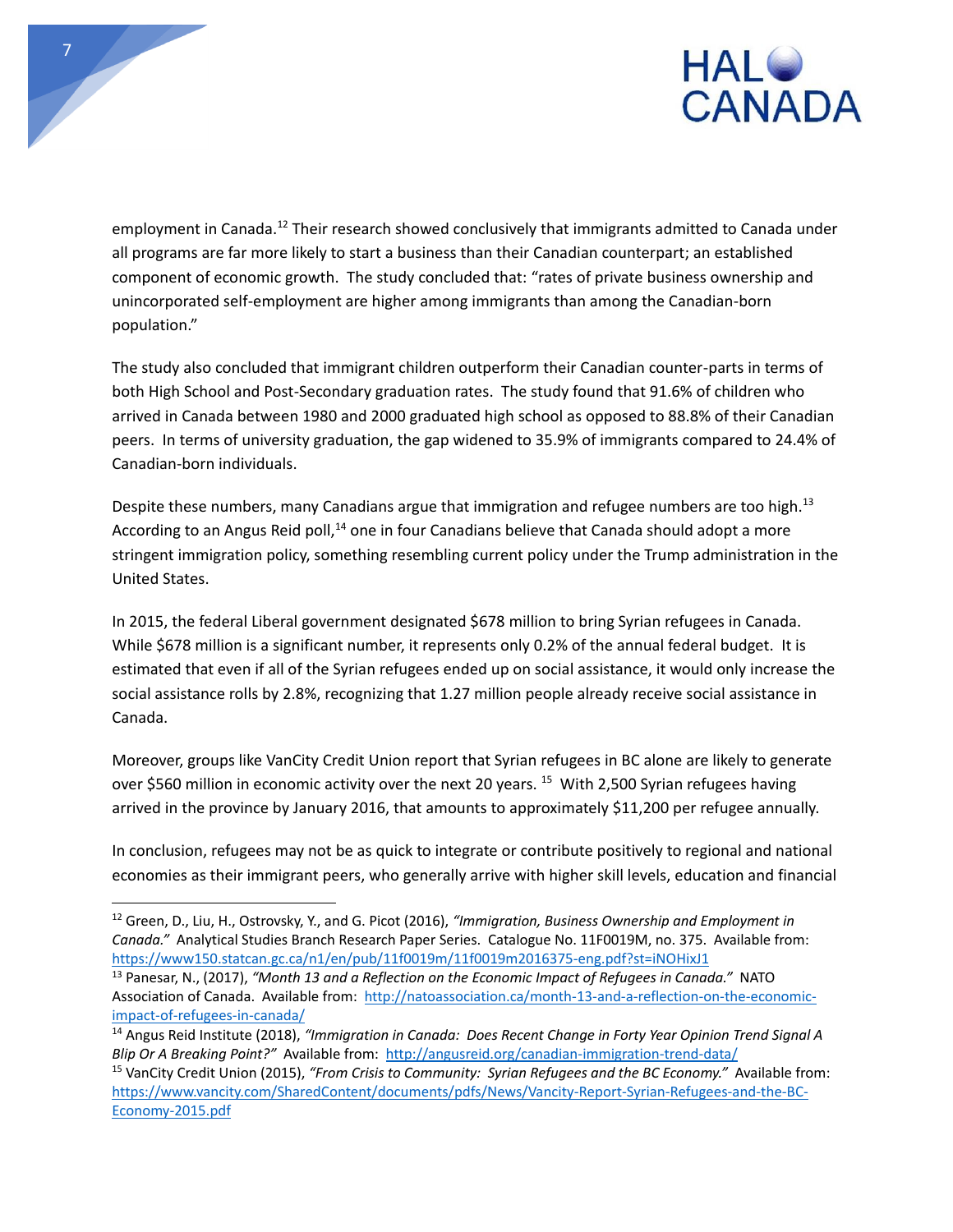

assets. But after that process takes place, they contribute more in the long term than they receive in the short term.

Key economist findings include:

- 1. Immigration has a positive impact on long-term economic growth.
- 2. The negative impact on domestic wages is extremely small.
- 3. Little evidence exists to suggest immigrants have a negative impact on overall employment levels.
- 4. First-generation immigrants are costlier to governments and society primarily due to education costs, but second-generation individuals are among the strongest economic and fiscal contributors in the Canadian population.

## **Implications for Study of Congregational Impact**

In 2016, the Halo Project revealed that for every dollar congregations spend, their surrounding communities receive \$4.77 in socio-economic benefit. <sup>16</sup> Current research, based on studies in more than 40 congregations, suggests a value closer to \$3.42 with an average congregational impact of \$2.4 million.

In some congregations, a significant portion of this value is made up of refugee sponsorship support. In our 2016 study, researchers relied on an estimated annual cost of living for a family of 3 of \$60,000.

However, as the study progressed, it became apparent that this value fails to capture the full extent of sponsor impact. Based on our discussions above, we now contend that a more appropriate reflection of congregational impact through refugee sponsorship can be assessed through the determination of four primary factors: 1) The cost of living for a given community, 2) the long-term financial benefits to society versus the relative costs, 3) the economic stimulus created by adding a refugee family to the community, and finally, 4) the value of in-kind contributions and volunteer time donated by the sponsor group.

1. **Cost of Living:** Our initial value of \$60,000 was based solely on an estimate of the average cost of living across the Province of Ontario. Clearly, however, values vary widely between communities within the province let alone between provinces.

<sup>16</sup> Wood Daly, M., (2016), *op cit.*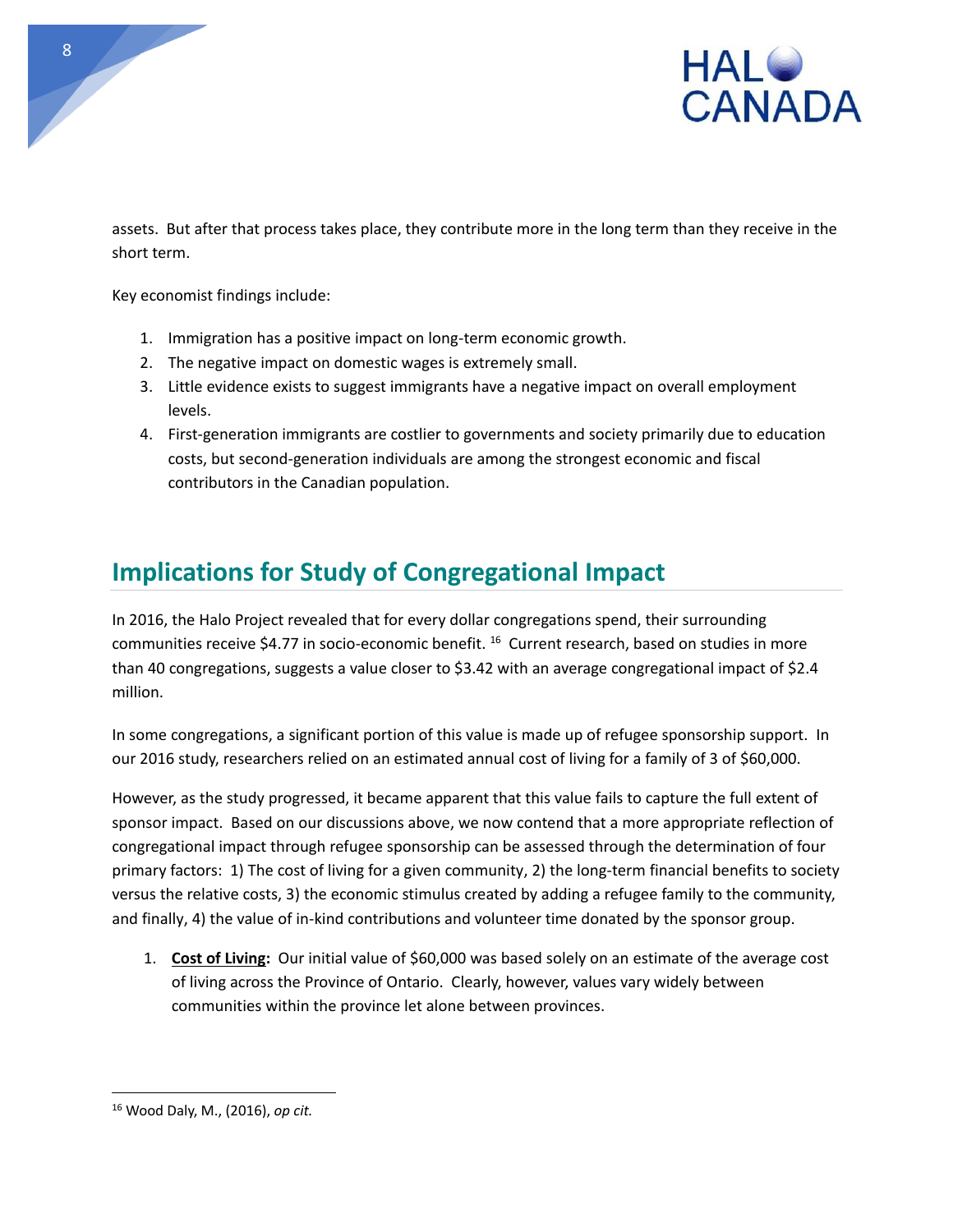

For example, the Ontario Ministry of Municipal Affairs and Housing  $17$  estimates the cost of a 2bedroom apartment in Ottawa to be \$1204 a month, while the figure in Toronto jumps to \$1,341 – a difference of \$137. According to numbeo.com, a collaborative online data base which enables users to share and contribute information about the cost of living between communities, the cost of living in Toronto for a family of four is \$4,818 while the comparative cost in Ottawa is \$3,805 – a difference of \$1,103. This contributes to a 20.6% difference in the total cost of living between the two centers.

| City or Town      | Cost of Living | Housing | <b>TOTAL</b> |
|-------------------|----------------|---------|--------------|
| Toronto           | \$4,818        | \$1,341 | \$6,159      |
| Ottawa            | \$3,805        | \$1,204 | \$5,009      |
| <b>Difference</b> | \$1,013        | \$137   | \$1,150      |
| % Difference      | 23.5%          | 10.8%   | 20.6%        |

As a result, instead of applying a single provincial average, it is important, when factoring costof-living, to use comparative tools similar to those described above. In this scenario, congregations in the City of Toronto should have a cost of living value of \$73,908 applied as opposed to a value of \$60,000.

- 2. **Cost vs. Benefit:** In the United States, Evan and Fitzgerald found that over a 20-year period the average adult refugee contributed \$21,324 more in taxes than they received in social benefits. This works out to an average of \$1,066 USD per year. At current currency exchange rates that amounts to \$1,389.95 CAD.
- 3. **Economic Stimulus:** Earlier, we cited a VanCity Credit Union report that suggests Syrian refugees in BC alone are likely to generate over \$560 million in economic activity over the next 20 years. <sup>18</sup> With 2,500 Syrian refugees having arrived in the province by January 2016, that

<sup>17</sup> Ontario Ministry of Municipal Affairs and Housing (2018), *"2017 Average Market Rents for Apartment Units".*  Available from: <http://www.mah.gov.on.ca/Page16420.aspx>

<sup>&</sup>lt;sup>18</sup> VanCity Credit Union (2015), "From Crisis to Community: Syrian Refugees and the BC Economy." Available from: [https://www.vancity.com/SharedContent/documents/pdfs/News/Vancity](https://www.vancity.com/SharedContent/documents/pdfs/News/Vancity-Report-Syrian-Refugees-and-the-BC-Economy-2015.pdf)-Report-Syrian-Refugees-and-the-BC-[Economy](https://www.vancity.com/SharedContent/documents/pdfs/News/Vancity-Report-Syrian-Refugees-and-the-BC-Economy-2015.pdf)-2015.pdf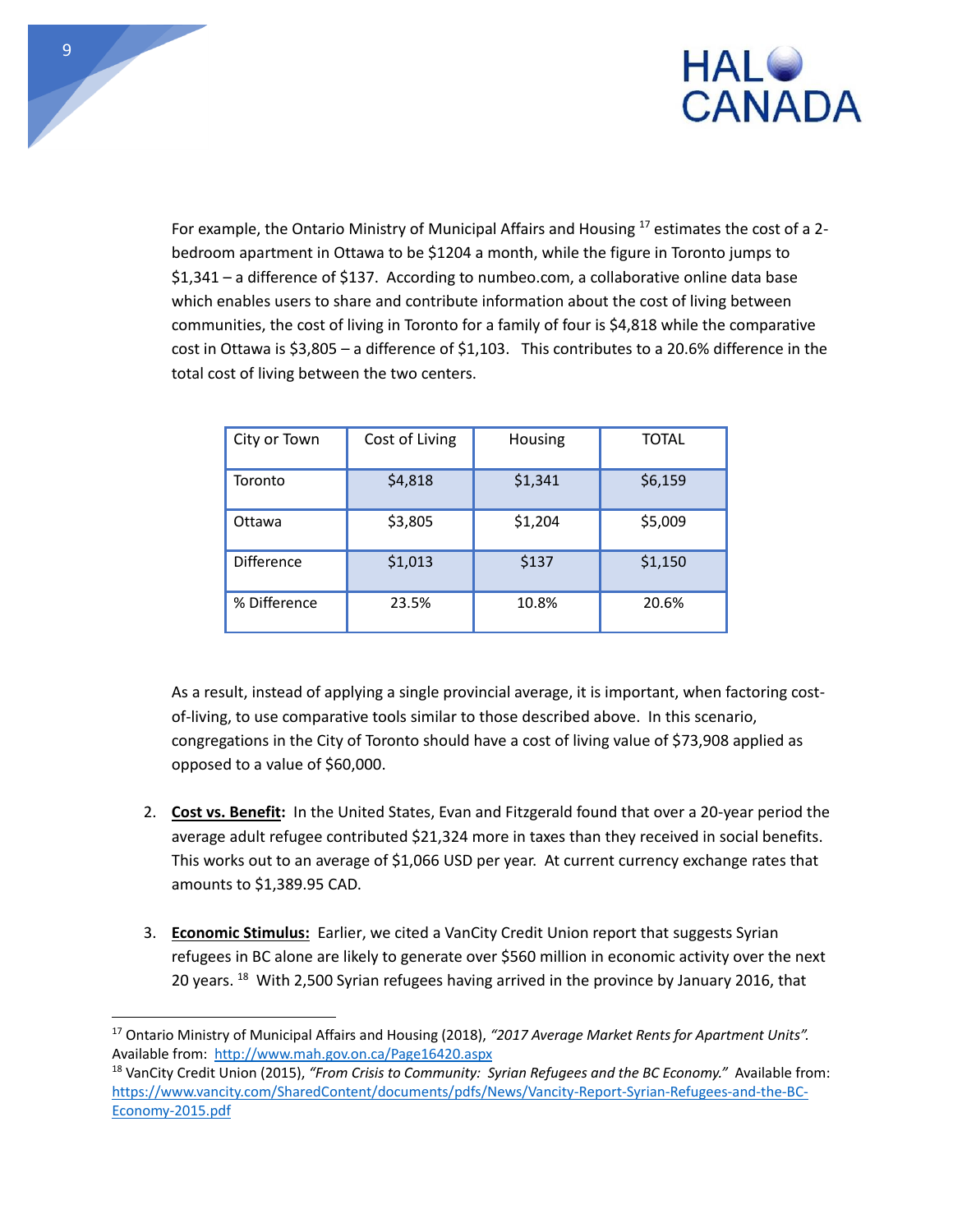

amounts to \$11,200 per refugee annually.

4. **In-kind and Volunteer Contributions:** Three congregations comprising 5 separate sponsorship groups were asked to provide information regarding the total value of in-kind donations along with the total number of hours contributed to their refugee sponsorship activity. The congregations included Eastminster United Church in Toronto ON, Islington United Church in Etobicoke ON, and St. Peter's Anglican Church in Erindale (Mississauga) ON. Eastminster United provided information from a total of three reporting groups.

Between the five sponsorship groups, the average number of volunteer hours contributed was reported as 1,317. Volunteer Canada currently suggests applying \$27 per hour  $^{19}$  to every volunteer hour contributed. This equates to an average volunteer contribution of \$35,559.

Far greater variation appeared in the reporting of in-kind donations such as furniture, food and clothing, raising the possibility of error due to both over or under-reporting. To account for this discrepancy we relied instead on in-kind estimates provided by the Refugee Sponsorship Training Program.<sup>20</sup> Based on estimated costs for a family of four, we accounted for: clothing \$1,295, furniture \$2,310, household basics \$790, and food staples \$240 for a total of: \$4,635. A family of four would also qualify for onetime clothing allowances totalling \$1,750, reducing the net socio-economic contribution to \$2,885.

The total socio-economic contribution of congregations would, therefore, on average, be represented by the sum total of these four factors.

In the case of a congregation situated in the City of Toronto the sponsorship value for a family of four would be based on the following:

<sup>19</sup> The Conference Board of Canada (2018), *"The Value of Volunteering in Canada."* Available from: [https://volunteer.ca/vdemo/Campaigns\\_DOCS/Value%20of%20Volunteering%20in%20Canada%20Conf%20Board%](https://volunteer.ca/vdemo/Campaigns_DOCS/Value%20of%20Volunteering%20in%20Canada%20Conf%20Board%20Final%20Report%20EN.pdf) [20Final%20Report%20EN.pdf](https://volunteer.ca/vdemo/Campaigns_DOCS/Value%20of%20Volunteering%20in%20Canada%20Conf%20Board%20Final%20Report%20EN.pdf)

<sup>20</sup> Refugee Sponsorship Training Program (2018), *"Sponsorship Cost Table (PSR)"* Available from: http://www.rstp.ca/wp-[content/uploads/2018/05/Sponsorship](http://www.rstp.ca/wp-content/uploads/2018/05/Sponsorship-Cost-Table_May-2018.pdf)-Cost-Table\_May-2018.pdf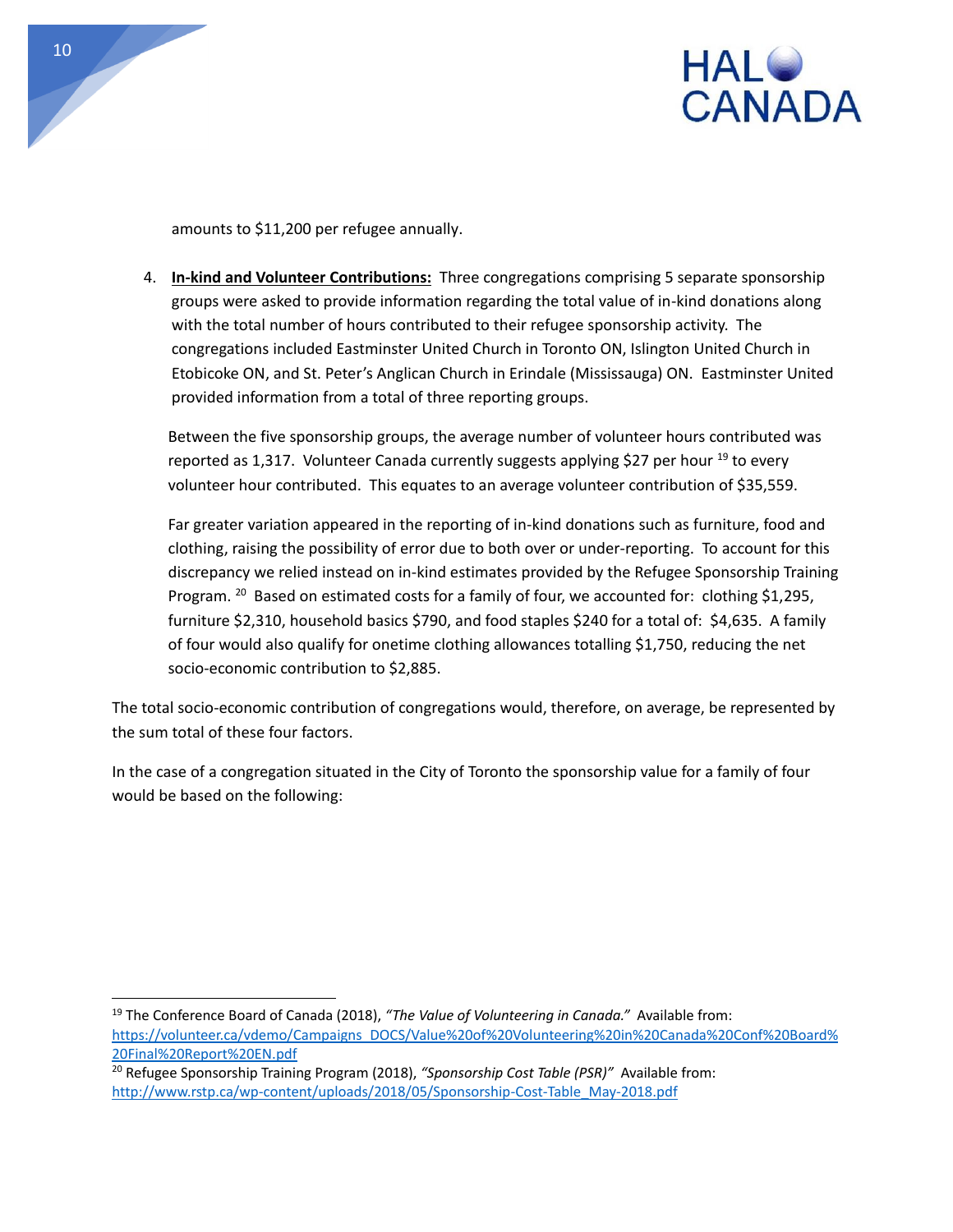



This total represents an increase of approximately 70% over the value used in our original study.

Our application of value moving forward will follow two basic patterns. For congregations who have maintained reliable accounts of in-kind donations and volunteer hours the following values will be applied:

- 1. Cost of living appropriate to the community in which the congregation is situated
- 2. A set value of \$1,390 for cost vs. benefit value.
- 3. A set value of \$11,200 for economic stimulus
- 4. In-kind value as reported (minus government allowances)
- 5. Volunteer hours and value as reported.

In congregations where there has been little account taken for the value of in-kind and volunteer hours our calculations will factor the sum total of:

- 1. Cost of living appropriate to the community in which the congregation is situated
- 2. A set value of \$1,390 for cost vs. benefit value.
- 3. A set value of \$11,200 for economic stimulus
- 4. A set value of \$2,885 for in-kind donations
- 5. A set value of \$35,559 for volunteer hours.